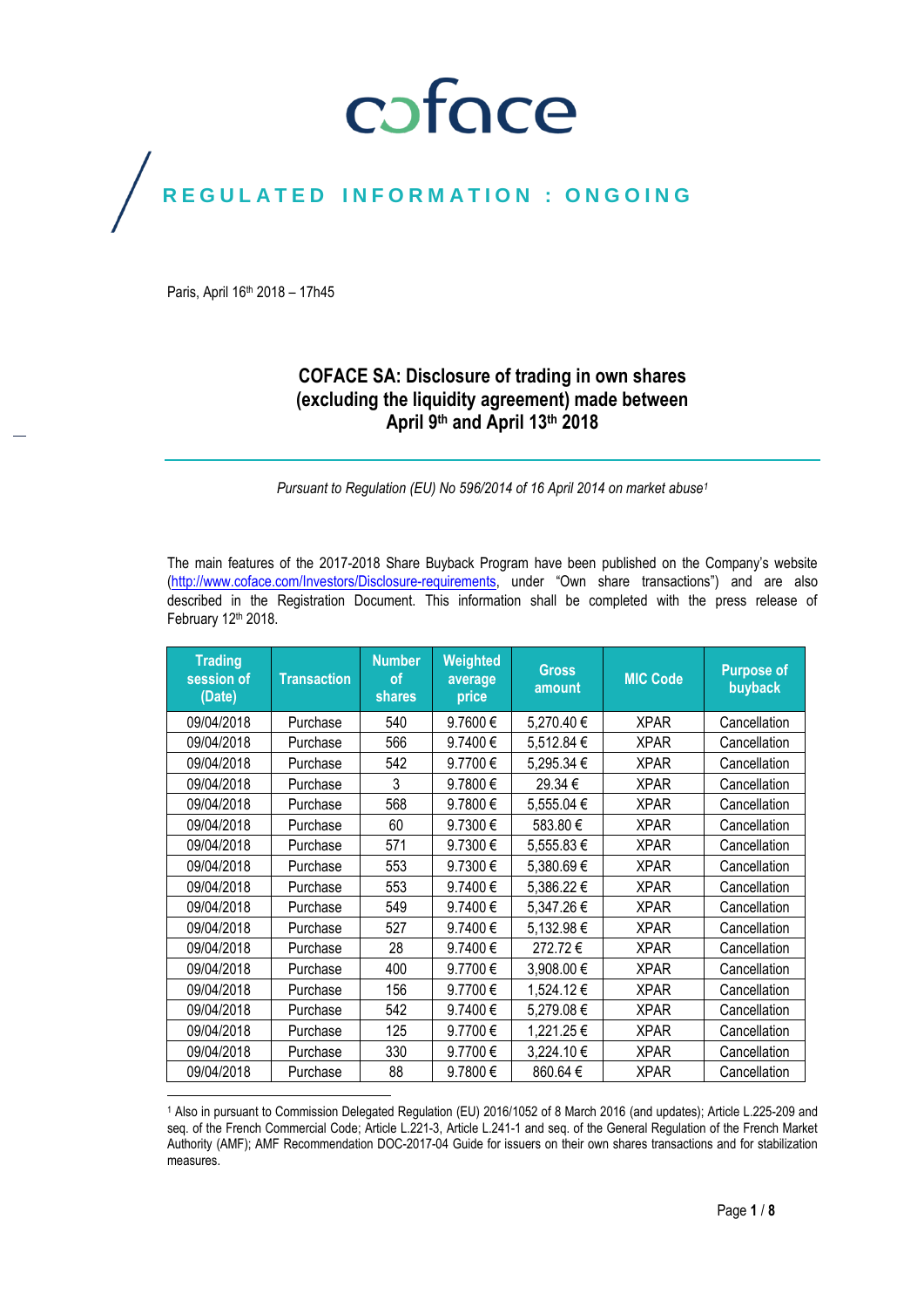| 09/04/2018       | Purchase             | 55     | 9.7400€      | 535.70€    | <b>XPAR</b> | Cancellation        |
|------------------|----------------------|--------|--------------|------------|-------------|---------------------|
| 09/04/2018       | Purchase             | 542    | 9.7500€      | 5,284.50 € | <b>XPAR</b> | Cancellation        |
| 09/04/2018       | Purchase             | 563    | 9.7400€      | 5,483.62 € | <b>XPAR</b> | Cancellation        |
| 09/04/2018       | Purchase             | 72     | 9.7400€      | 701.28€    | <b>XPAR</b> | Cancellation        |
| 09/04/2018       | Purchase             | 504    | 9.7400€      | 4,908.96€  | <b>XPAR</b> | Cancellation        |
| 09/04/2018       | Purchase             | 445    | 9.7600€      | 4,343.20 € | <b>XPAR</b> | Cancellation        |
| 09/04/2018       |                      | 113    | 9.7600€      | 1,102.88 € | <b>XPAR</b> | Cancellation        |
| 09/04/2018       | Purchase             | 547    | 9.7400€      | 5,327.78€  | <b>XPAR</b> | Cancellation        |
| 09/04/2018       | Purchase<br>Purchase | 538    | 9.7200€      | 5,229.36 € | <b>XPAR</b> | Cancellation        |
| 09/04/2018       | Purchase             | 592    | 9.7600€      | 5,777.92€  | <b>XPAR</b> | Cancellation        |
| 09/04/2018       | Purchase             | 392    | 9.8300€      | 3,853.36 € | <b>XPAR</b> | Cancellation        |
|                  |                      | 64     | 9.8300€      | 629.12€    | <b>XPAR</b> |                     |
| 09/04/2018       | Purchase             |        |              |            |             | Cancellation        |
| 09/04/2018       | Purchase             | 551    | 9.7700€      | 5,383.27 € | <b>XPAR</b> | Cancellation        |
| 09/04/2018       | Purchase             | 279    | 9.8200€      | 2,739.78€  | <b>XPAR</b> | Cancellation        |
| 09/04/2018       | Purchase             | 283    | 9.8200€      | 2,779.06€  | <b>XPAR</b> | Cancellation        |
| 09/04/2018       | Purchase             | 393    | 9.8000€      | 3,851.40€  | <b>XPAR</b> | Cancellation        |
| 09/04/2018       | Purchase             | 582    | 9.8300€      | 5,721.06€  | <b>XPAR</b> | Cancellation        |
| 09/04/2018       | Purchase             | 547    | 9.8100€      | 5,366.07 € | <b>XPAR</b> | Cancellation        |
| 09/04/2018       | Purchase             | 534    | 9.7700€      | 5,217.18€  | <b>XPAR</b> | Cancellation        |
| 09/04/2018       | Purchase             | 546    | 9.8000€      | 5,350.80 € | <b>XPAR</b> | Cancellation        |
| 09/04/2018       | Purchase             | 535    | 9.7900€      | 5,237.65€  | <b>XPAR</b> | Cancellation        |
| 09/04/2018       | Purchase             | 538    | 9.7900€      | 5,267.02€  | <b>XPAR</b> | Cancellation        |
| 09/04/2018       | Purchase             | 53     | 9.7900€      | 518.87€    | <b>XPAR</b> | Cancellation        |
| 09/04/2018       | Purchase             | 536    | 9.7500€      | 5,226.00 € | <b>XPAR</b> | Cancellation        |
| 09/04/2018       | Purchase             | 381    | 9.7500€      | 3,714.75€  | <b>XPAR</b> | Cancellation        |
| 09/04/2018       | Purchase             | 163    | 9.7500€      | 1,589.25 € | <b>XPAR</b> | Cancellation        |
| 09/04/2018       | Purchase             | 174    | 9.7500€      | 1,696.50€  | <b>XPAR</b> | Cancellation        |
| 09/04/2018       | Purchase             | 359    | 9.7500€      | 3,500.25 € | <b>XPAR</b> | Cancellation        |
| 09/04/2018       | Purchase             | 568    | 9.7500€      | 5,538.00 € | <b>XPAR</b> | Cancellation        |
| Total 09/04/2018 |                      | 18,150 | 9.7639€      | 177,214€   | <b>XPAR</b> | <b>Cancellation</b> |
| 10/04/2018       | Purchase             | 400    | 9.7700€      | 3,908.00 € | <b>XPAR</b> | Cancellation        |
| 10/04/2018       | Purchase             | 569    | 9.8900€      | 5,627.41€  | <b>XPAR</b> | Cancellation        |
| 10/04/2018       | Purchase             | 534    | 9.8600€      | 5,265.24 € | <b>XPAR</b> | Cancellation        |
| 10/04/2018       | Purchase             | 544    | 9.8500€      | 5,358.40 € | <b>XPAR</b> | Cancellation        |
| 10/04/2018       | Purchase             | 513    | 9.8400€      | 5,047.92€  | <b>XPAR</b> | Cancellation        |
| 10/04/2018       | Purchase             | 172    | 9.8400€      | 1,692.48 € | <b>XPAR</b> | Cancellation        |
| 10/04/2018       | Purchase             | 530    | 9.8400€      | 5,215.20€  | <b>XPAR</b> | Cancellation        |
| 10/04/2018       | Purchase             | 531    | 9.8400€      | 5,225.04 € | <b>XPAR</b> | Cancellation        |
| 10/04/2018       | Purchase             | 156    | 9.8400€      | 1,535.04 € | <b>XPAR</b> | Cancellation        |
| 10/04/2018       | Purchase             | 330    | 9.8400€      | 3,247.20 € | <b>XPAR</b> | Cancellation        |
| 10/04/2018       | Purchase             | 21     | 9.8500€      | 206.85€    | <b>XPAR</b> | Cancellation        |
| 10/04/2018       | Purchase             | 125    | 9.8800€      | 1,235.00 € | <b>XPAR</b> | Cancellation        |
| 10/04/2018       | Purchase             | 1      | $9.8800 \in$ | 9.88€      | <b>XPAR</b> | Cancellation        |
| 10/04/2018       | Purchase             | 401    | $9.8800 \in$ | 3,961.88 € | <b>XPAR</b> | Cancellation        |
| 10/04/2018       | Purchase             | 525    | 9.8400€      | 5,166.00 € | <b>XPAR</b> | Cancellation        |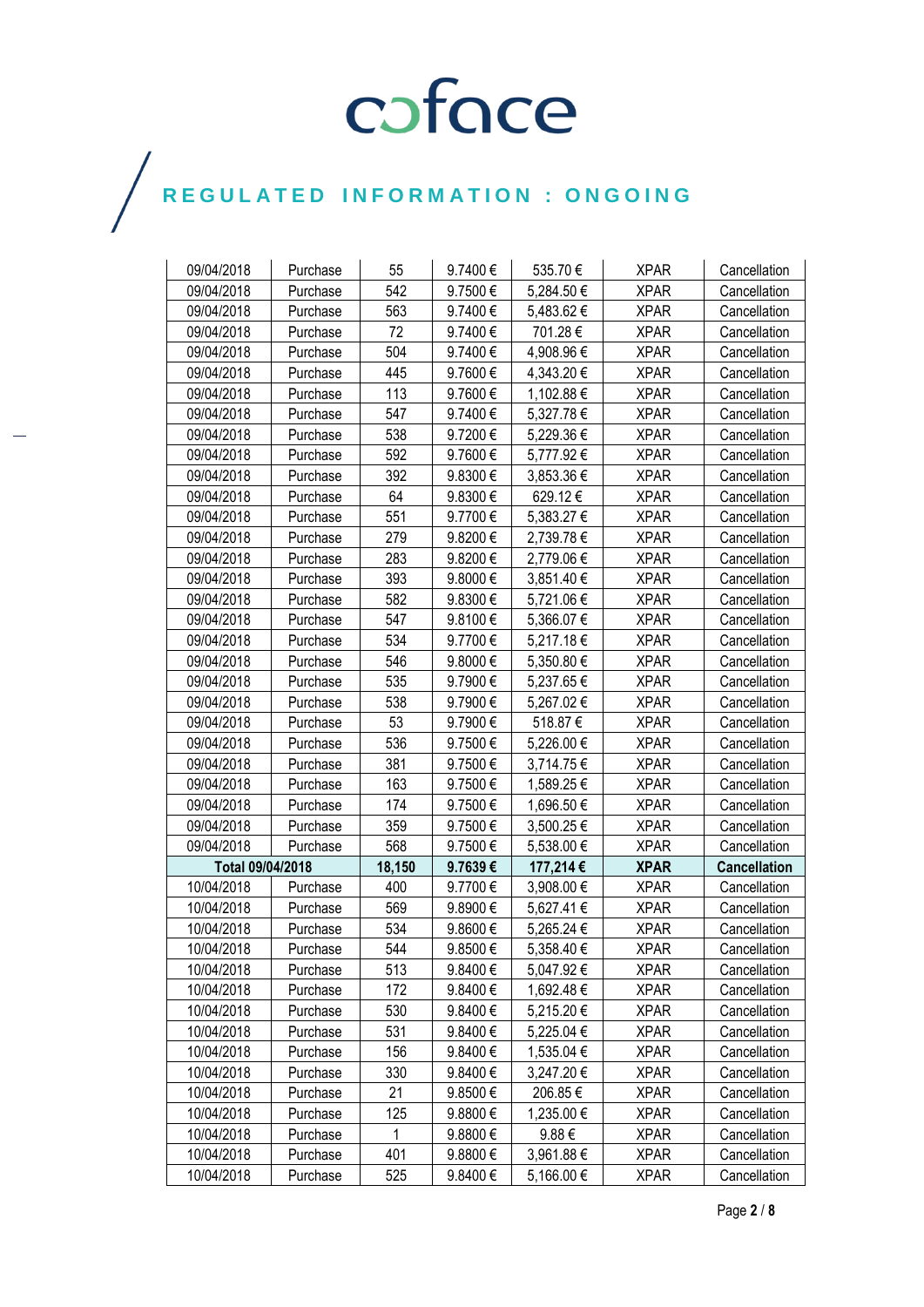| 10/04/2018       | Purchase | 514    | 9.8600€      | 5,068.04 € | <b>XPAR</b> | Cancellation        |
|------------------|----------|--------|--------------|------------|-------------|---------------------|
| 10/04/2018       | Purchase | 514    | 9.8600€      | 5,068.04 € | <b>XPAR</b> | Cancellation        |
| 10/04/2018       | Purchase | 521    | 9.8600€      | 5,137.06 € | <b>XPAR</b> | Cancellation        |
| 10/04/2018       | Purchase | 531    | 9.8500€      | 5,230.35€  | <b>XPAR</b> | Cancellation        |
| 10/04/2018       | Purchase | 382    | 9.8900€      | 3,777.98€  | <b>XPAR</b> | Cancellation        |
| 10/04/2018       | Purchase | 1      | 9.8900€      | 9.89€      | <b>XPAR</b> | Cancellation        |
| 10/04/2018       | Purchase | 150    | 9.8900€      | 1,483.50 € | <b>XPAR</b> | Cancellation        |
| 10/04/2018       | Purchase | 521    | $9.8600 \in$ | 5,137.06 € | <b>XPAR</b> | Cancellation        |
| 10/04/2018       | Purchase | 540    | 9.8500€      | 5,319.00 € | <b>XPAR</b> | Cancellation        |
| 10/04/2018       | Purchase | 566    | 9.8400€      | 5,569.44 € | <b>XPAR</b> | Cancellation        |
| 10/04/2018       | Purchase | 523    | 9.8400€      | 5,146.32€  | <b>XPAR</b> | Cancellation        |
| 10/04/2018       | Purchase | 418    | 9.8900€      | 4,134.02 € | <b>XPAR</b> | Cancellation        |
| 10/04/2018       | Purchase | 127    | 9.8900€      | 1,256.03€  | <b>XPAR</b> | Cancellation        |
| 10/04/2018       | Purchase | 396    | 9.8900€      | 3,916.44 € | <b>XPAR</b> | Cancellation        |
| 10/04/2018       | Purchase | 542    | 9.9100€      | 5,371.22 € | <b>XPAR</b> | Cancellation        |
| 10/04/2018       | Purchase | 534    | 9.9000€      | 5,286.60€  | <b>XPAR</b> | Cancellation        |
| 10/04/2018       | Purchase | 536    | 9.9000€      | 5,306.40 € | <b>XPAR</b> | Cancellation        |
| 10/04/2018       | Purchase | 525    | 9.8900€      | 5,192.25€  | <b>XPAR</b> | Cancellation        |
| 10/04/2018       | Purchase | 539    | 9.8900€      | 5,330.71 € | <b>XPAR</b> | Cancellation        |
| 10/04/2018       | Purchase | 518    | 9.8900€      | 5,123.02 € | <b>XPAR</b> | Cancellation        |
| 10/04/2018       | Purchase | 63     | 9.8800 $\in$ | 622.44€    | <b>XPAR</b> | Cancellation        |
| 10/04/2018       | Purchase | 233    | 9.8900€      | 2,304.37€  | <b>XPAR</b> | Cancellation        |
| 10/04/2018       | Purchase | 151    | 9.9100€      | 1,496.41 € | <b>XPAR</b> | Cancellation        |
| 10/04/2018       | Purchase | 518    | 9.8900€      | 5,123.02€  | <b>XPAR</b> | Cancellation        |
| 10/04/2018       | Purchase | 12     | 9.8900€      | 118.68€    | <b>XPAR</b> | Cancellation        |
| 10/04/2018       | Purchase | 514    | 9.8700€      | 5,073.18€  | <b>XPAR</b> | Cancellation        |
| 10/04/2018       | Purchase | 585    | 9.8700€      | 5,773.95€  | <b>XPAR</b> | Cancellation        |
| 10/04/2018       | Purchase | 13     | 9.8700€      | 128.31€    | <b>XPAR</b> | Cancellation        |
| 10/04/2018       | Purchase | 89     | 9.8900€      | 880.21€    | <b>XPAR</b> | Cancellation        |
| 10/04/2018       | Purchase | 491    | 9.8900€      | 4,855.99€  | <b>XPAR</b> | Cancellation        |
| 10/04/2018       | Purchase | 27     | 9.8900€      | 267.03€    | <b>XPAR</b> | Cancellation        |
| 10/04/2018       | Purchase | 530    | 9.8700€      | 5,231.10€  | <b>XPAR</b> | Cancellation        |
| 10/04/2018       | Purchase | 135    | 9.8700€      | 1,332.45 € | <b>XPAR</b> | Cancellation        |
| 10/04/2018       | Purchase | 389    | 9.8700€      | 3,839.43€  | <b>XPAR</b> | Cancellation        |
| Total 10/04/2018 |          | 18,000 | 9.8673€      | 177,611 €  | <b>XPAR</b> | <b>Cancellation</b> |
| 11/04/2018       | Purchase | 583    | 9.9000€      | 5,771.70 € | <b>XPAR</b> | Cancellation        |
| 11/04/2018       | Purchase | 330    | 9.9200€      | 3,273.60 € | <b>XPAR</b> | Cancellation        |
| 11/04/2018       | Purchase | 330    | 9.9300€      | 3,276.90 € | <b>XPAR</b> | Cancellation        |
| 11/04/2018       | Purchase | 31     | 9.9200€      | 307.52€    | <b>XPAR</b> | Cancellation        |
| 11/04/2018       | Purchase | 313    | 9.9200€      | 3,104.96 € | <b>XPAR</b> | Cancellation        |
| 11/04/2018       | Purchase | 315    | 9.9200€      | 3,124.80 € | <b>XPAR</b> | Cancellation        |
| 11/04/2018       | Purchase | 272    | 9.9200€      | 2,698.24 € | <b>XPAR</b> | Cancellation        |
| 11/04/2018       | Purchase | 330    | 9.9100€      | 3,270.30 € | <b>XPAR</b> | Cancellation        |
| 11/04/2018       | Purchase | 712    | 9.8800€      | 7,034.56 € | <b>XPAR</b> | Cancellation        |
| 11/04/2018       | Purchase | 11     | 9.8900 $\in$ | 108.79€    | <b>XPAR</b> | Cancellation        |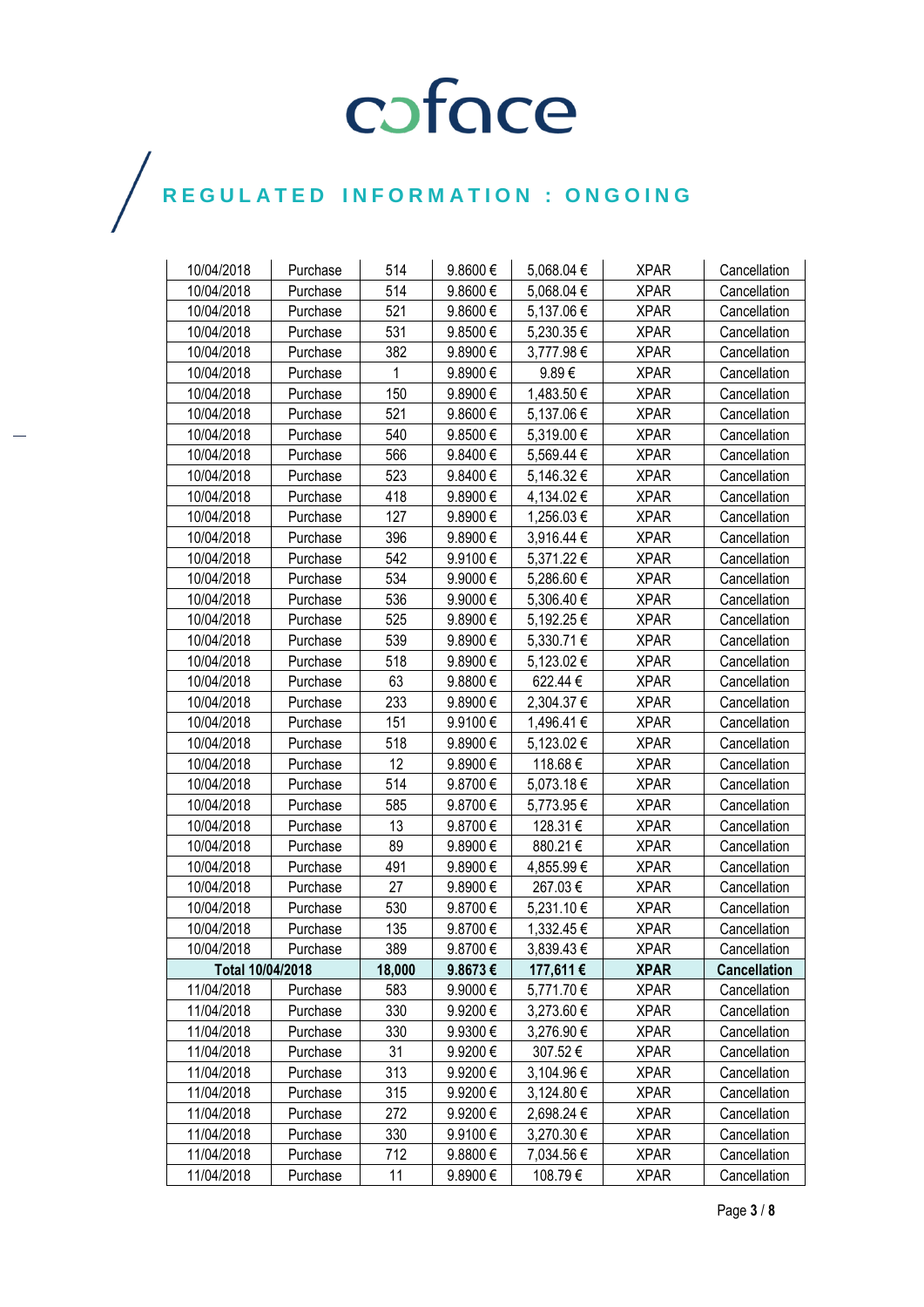| 11/04/2018       | Purchase | 304    | 9.8900€      | 3,006.56 €     | <b>XPAR</b> | Cancellation        |
|------------------|----------|--------|--------------|----------------|-------------|---------------------|
| 11/04/2018       | Purchase | 334    | 9.8900€      | 3,303.26 €     | <b>XPAR</b> | Cancellation        |
| 11/04/2018       | Purchase | 367    | 9.9000€      | 3,633.30 €     | <b>XPAR</b> | Cancellation        |
| 11/04/2018       | Purchase | 403    | 9.8800€      | 3,981.64 €     | <b>XPAR</b> | Cancellation        |
| 11/04/2018       | Purchase | 15     | 9.8600€      | 147.90€        | <b>XPAR</b> | Cancellation        |
| 11/04/2018       | Purchase | 320    | 9.9100€      | 3,171.20 €     | <b>XPAR</b> | Cancellation        |
| 11/04/2018       | Purchase | 315    | 9.9000€      | 3,118.50 €     | <b>XPAR</b> | Cancellation        |
| 11/04/2018       | Purchase | 392    | 9.8900€      | 3,876.88€      | <b>XPAR</b> | Cancellation        |
| 11/04/2018       | Purchase | 305    | 9.9200€      | 3,025.60 €     | <b>XPAR</b> | Cancellation        |
| 11/04/2018       | Purchase | 386    | 9.9000€      | 3,821.40 €     | <b>XPAR</b> | Cancellation        |
| 11/04/2018       | Purchase | 415    | 9.9200€      | 4,116.80 €     | <b>XPAR</b> | Cancellation        |
| 11/04/2018       | Purchase | 306    | 9.9200€      | 3,035.52€      | <b>XPAR</b> | Cancellation        |
| 11/04/2018       | Purchase | 293    | 9.9300€      | 2,909.49€      | <b>XPAR</b> | Cancellation        |
| 11/04/2018       | Purchase | 19     | 9.9300€      | 188.67€        | <b>XPAR</b> | Cancellation        |
| 11/04/2018       | Purchase | 5      | 9.9000€      | 49.50 €        | <b>XPAR</b> | Cancellation        |
| 11/04/2018       | Purchase | 720    | 9.9000€      | 7,128.00 €     | <b>XPAR</b> | Cancellation        |
| 11/04/2018       | Purchase | 388    | 9.8800€      | $3,833.44 \in$ | <b>XPAR</b> | Cancellation        |
| 11/04/2018       | Purchase | 356    | 9.8600€      | 3,510.16€      | <b>XPAR</b> | Cancellation        |
| 11/04/2018       | Purchase | 437    | 9.8100€      | 4,286.97€      | <b>XPAR</b> | Cancellation        |
| 11/04/2018       | Purchase | 492    | 9.7800€      | 4,811.76€      | <b>XPAR</b> | Cancellation        |
| 11/04/2018       | Purchase | 458    | 9.7600€      | 4,470.08 €     | <b>XPAR</b> | Cancellation        |
| 11/04/2018       | Purchase | 233    | 9.7900€      | 2,281.07€      | <b>XPAR</b> | Cancellation        |
| 11/04/2018       | Purchase | 308    | 9.8000€      | 3,018.40 €     | <b>XPAR</b> | Cancellation        |
| 11/04/2018       | Purchase | 226    | 9.7900€      | 2,212.54 €     | <b>XPAR</b> | Cancellation        |
| 11/04/2018       | Purchase | 236    | 9.7900€      | 2,310.44 €     | <b>XPAR</b> | Cancellation        |
| 11/04/2018       | Purchase | 330    | 9.8000€      | 3,234.00 €     | <b>XPAR</b> | Cancellation        |
| 11/04/2018       | Purchase | 228    | 9.7700€      | 2,227.56€      | <b>XPAR</b> | Cancellation        |
| 11/04/2018       | Purchase | 446    | 9.8200€      | 4,379.72 €     | <b>XPAR</b> | Cancellation        |
| 11/04/2018       | Purchase | 890    | 9.8000€      | 8,722.00 €     | <b>XPAR</b> | Cancellation        |
| 11/04/2018       | Purchase | 339    | 9.8500€      | 3,339.15€      | <b>XPAR</b> | Cancellation        |
| 11/04/2018       | Purchase | 620    | 9.8100€      | 6,082.20 €     | <b>XPAR</b> | Cancellation        |
| 11/04/2018       | Purchase | 305    | 9.8300€      | 2,998.15€      | <b>XPAR</b> | Cancellation        |
| 11/04/2018       | Purchase | 216    | 9.8100€      | 2,118.96€      | <b>XPAR</b> | Cancellation        |
| 11/04/2018       | Purchase | 237    | 9.8100€      | 2,324.97 €     | <b>XPAR</b> | Cancellation        |
| 11/04/2018       | Purchase | 206    | $9.8400 \in$ | 2,027.04 €     | <b>XPAR</b> | Cancellation        |
| 11/04/2018       | Purchase | 106    | $9.8400 \in$ | 1,043.04 €     | <b>XPAR</b> | Cancellation        |
| 11/04/2018       | Purchase | 312    | 9.8400€      | 3,070.08 €     | <b>XPAR</b> | Cancellation        |
| 11/04/2018       | Purchase | 681    | 9.8200€      | 6,687.42€      | <b>XPAR</b> | Cancellation        |
| 11/04/2018       | Purchase | 355    | 9.8200€      | 3,486.10€      | <b>XPAR</b> | Cancellation        |
| 11/04/2018       | Purchase | 310    | 9.8200€      | 3,044.20 €     | <b>XPAR</b> | Cancellation        |
| 11/04/2018       | Purchase | 1,159  | 9.8200€      | 11,381.38 €    | <b>XPAR</b> | Cancellation        |
| Total 11/04/2018 |          | 18,000 | 9.8548€      | 177,386 €      | <b>XPAR</b> | <b>Cancellation</b> |
| 12/04/2018       | Purchase | 444    | 9.9000€      | 4,395.60 €     | <b>XPAR</b> | Cancellation        |
| 12/04/2018       | Purchase | 321    | 9.9000€      | 3,177.90 €     | <b>XPAR</b> | Cancellation        |
| 12/04/2018       | Purchase | 414    | 9.9200€      | 4,106.88 €     | <b>XPAR</b> | Cancellation        |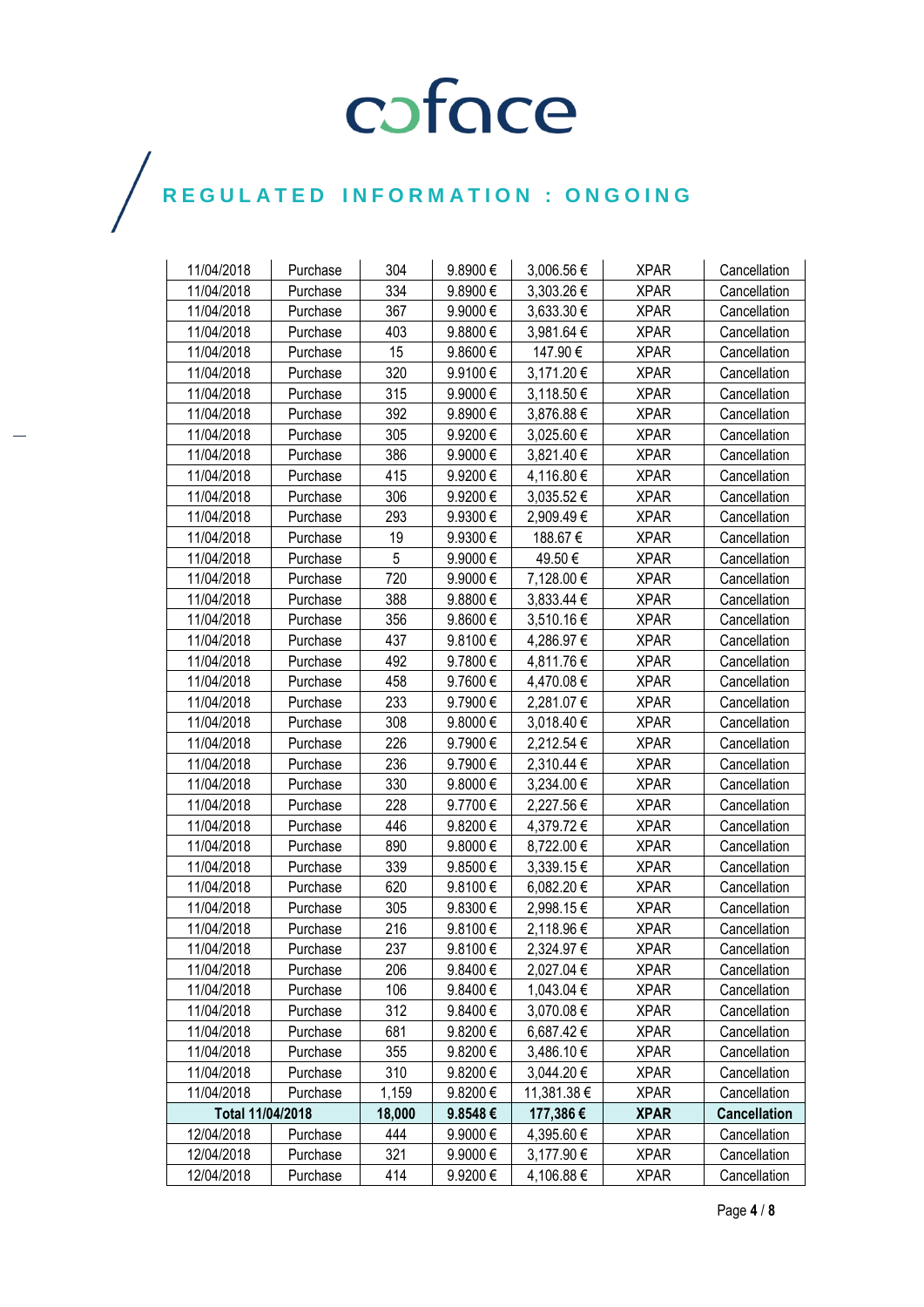| 12/04/2018 | Purchase | 370          | 9.9400€   | 3,677.80 € | <b>XPAR</b> | Cancellation |
|------------|----------|--------------|-----------|------------|-------------|--------------|
| 12/04/2018 | Purchase | 50           | 9.9500€   | 497.50€    | <b>XPAR</b> | Cancellation |
| 12/04/2018 | Purchase | 300          | 9.9500€   | 2,985.00 € | <b>XPAR</b> | Cancellation |
| 12/04/2018 | Purchase | 19           | 9.9500€   | 189.05€    | <b>XPAR</b> | Cancellation |
| 12/04/2018 | Purchase | 457          | 9.9400€   | 4,542.58 € | <b>XPAR</b> | Cancellation |
| 12/04/2018 | Purchase | 93           | 9.9900€   | 929.07€    | <b>XPAR</b> | Cancellation |
| 12/04/2018 | Purchase | 217          | 9.9900€   | 2,167.83€  | <b>XPAR</b> | Cancellation |
| 12/04/2018 | Purchase | 403          | 9.9700€   | 4,017.91 € | <b>XPAR</b> | Cancellation |
| 12/04/2018 | Purchase | 656          | 9.9500€   | 6,527.20€  | <b>XPAR</b> | Cancellation |
| 12/04/2018 | Purchase | 356          | 9.9500€   | 3,542.20 € | <b>XPAR</b> | Cancellation |
| 12/04/2018 | Purchase | 30           | 10.0000 € | 300.00€    | <b>XPAR</b> | Cancellation |
| 12/04/2018 | Purchase | 279          | 10.0000 € | 2,790.00 € | <b>XPAR</b> | Cancellation |
| 12/04/2018 | Purchase | 200          | 10.0000 € | 2,000.00 € | <b>XPAR</b> | Cancellation |
| 12/04/2018 | Purchase | 314          | 10.0200€  | 3,146.28 € | <b>XPAR</b> | Cancellation |
| 12/04/2018 | Purchase | 330          | 10.0200€  | 3,306.60 € | <b>XPAR</b> | Cancellation |
| 12/04/2018 | Purchase | 106          | 10.0200€  | 1,062.12 € | <b>XPAR</b> | Cancellation |
| 12/04/2018 | Purchase | 309          | 10.0200€  | 3,096.18€  | <b>XPAR</b> | Cancellation |
| 12/04/2018 | Purchase | 388          | 9.9900€   | 3,876.12€  | <b>XPAR</b> | Cancellation |
| 12/04/2018 | Purchase | 314          | 10.0400€  | 3,152.56 € | <b>XPAR</b> | Cancellation |
| 12/04/2018 | Purchase | 444          | 10.0600€  | 4,466.64 € | <b>XPAR</b> | Cancellation |
| 12/04/2018 | Purchase | 316          | 10.0600€  | 3,178.96 € | <b>XPAR</b> | Cancellation |
| 12/04/2018 | Purchase | 308          | 10.0600€  | 3,098.48€  | <b>XPAR</b> | Cancellation |
| 12/04/2018 | Purchase | 400          | 10.0200€  | 4,008.00 € | <b>XPAR</b> | Cancellation |
| 12/04/2018 | Purchase | 182          | 10.0600€  | 1,830.92 € | <b>XPAR</b> | Cancellation |
| 12/04/2018 | Purchase | 1            | 10.0600€  | 10.06€     | <b>XPAR</b> | Cancellation |
| 12/04/2018 | Purchase | 125          | 10.0600€  | 1,257.50 € | <b>XPAR</b> | Cancellation |
| 12/04/2018 | Purchase | 131          | 10.0600€  | 1,317.86 € | <b>XPAR</b> | Cancellation |
| 12/04/2018 | Purchase | 307          | 10.0600€  | 3,088.42 € | <b>XPAR</b> | Cancellation |
| 12/04/2018 | Purchase | 67           | 10.1200€  | 678.04€    | <b>XPAR</b> | Cancellation |
| 12/04/2018 | Purchase | 241          | 10.1200€  | 2,438.92 € | <b>XPAR</b> | Cancellation |
| 12/04/2018 | Purchase | 490          | 10.1200€  | 4,958.80 € | <b>XPAR</b> | Cancellation |
| 12/04/2018 | Purchase | 444          | 10.1200€  | 4,493.28€  | <b>XPAR</b> | Cancellation |
| 12/04/2018 | Purchase | 159          | 10.1200€  | 1,609.08€  | <b>XPAR</b> | Cancellation |
| 12/04/2018 | Purchase | 98           | 10.1200€  | 991.76€    | <b>XPAR</b> | Cancellation |
| 12/04/2018 | Purchase | 110          | 10.1200 € | 1,113.20 € | <b>XPAR</b> | Cancellation |
| 12/04/2018 | Purchase | 66           | 10.1200 € | 667.92€    | <b>XPAR</b> | Cancellation |
| 12/04/2018 | Purchase | 323          | 10.1000 € | 3,262.30 € | <b>XPAR</b> | Cancellation |
| 12/04/2018 | Purchase | $\mathbf{1}$ | 10.1800€  | 10.18 €    | <b>XPAR</b> | Cancellation |
| 12/04/2018 | Purchase | 250          | 10.1800€  | 2,545.00€  | <b>XPAR</b> | Cancellation |
| 12/04/2018 | Purchase | 195          | 10.1800 € | 1,985.10 € | <b>XPAR</b> | Cancellation |
| 12/04/2018 | Purchase | 135          | 10.1800 € | 1,374.30 € | <b>XPAR</b> | Cancellation |
| 12/04/2018 | Purchase | 51           | 10.1800 € | 519.18€    | <b>XPAR</b> | Cancellation |
| 12/04/2018 | Purchase | 358          | 10.1600 € | 3,637.28 € | <b>XPAR</b> | Cancellation |
| 12/04/2018 | Purchase | 808          | 10.1400 € | 8,193.12€  | <b>XPAR</b> | Cancellation |
| 12/04/2018 | Purchase | 406          | 10.1600€  | 4,124.96 € | <b>XPAR</b> | Cancellation |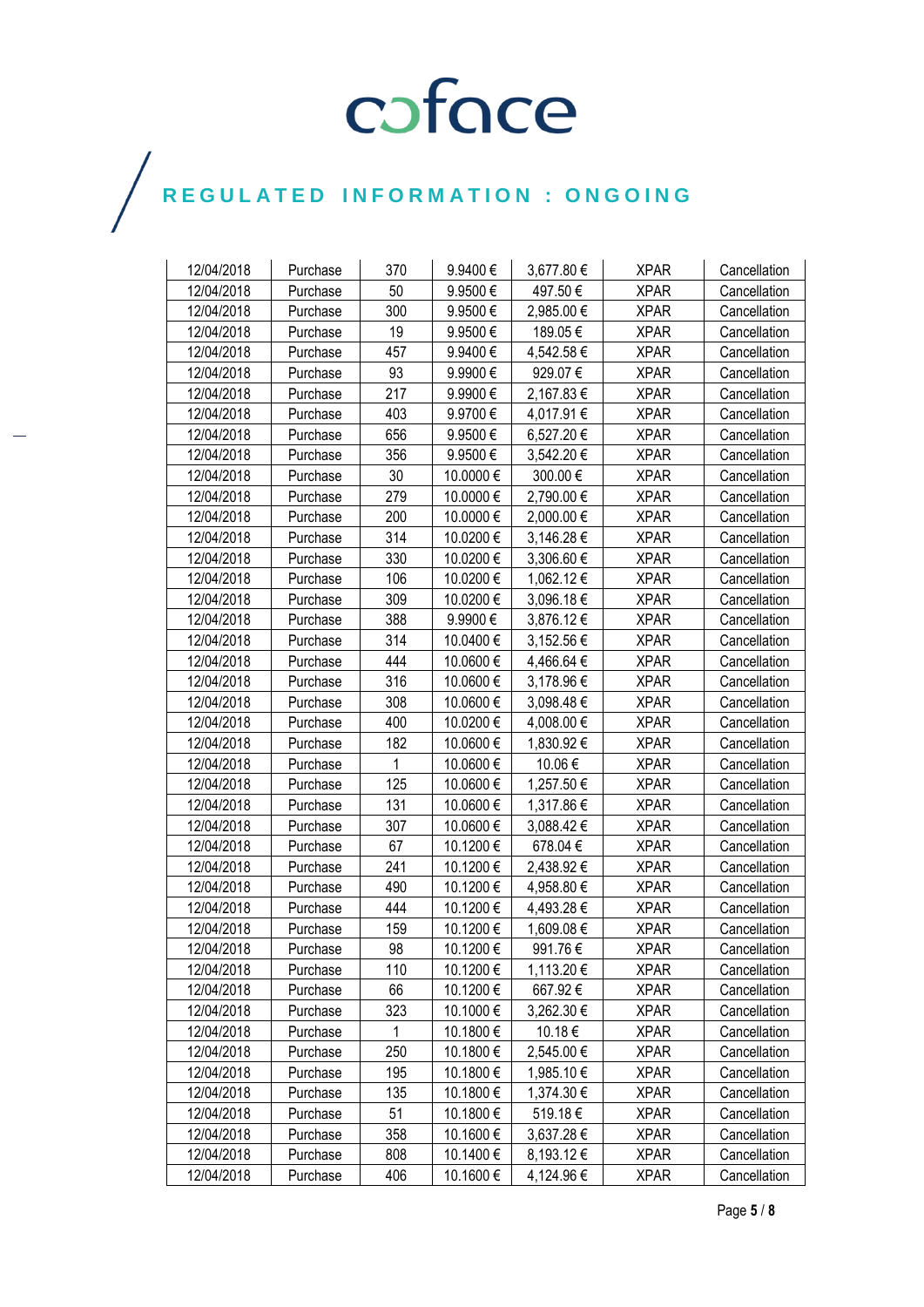| 12/04/2018       | Purchase | 357    | 10.1600 € | 3,627.12€  | <b>XPAR</b> | Cancellation        |
|------------------|----------|--------|-----------|------------|-------------|---------------------|
| 12/04/2018       | Purchase | 308    | 10.1800€  | 3,135.44 € | <b>XPAR</b> | Cancellation        |
| 12/04/2018       | Purchase | 21     | 10.1400€  | 212.94€    | <b>XPAR</b> | Cancellation        |
| 12/04/2018       | Purchase | 14     | 10.1400€  | 141.96€    | <b>XPAR</b> | Cancellation        |
| 12/04/2018       | Purchase | 14     | 10.1400€  | 141.96€    | <b>XPAR</b> | Cancellation        |
| 12/04/2018       | Purchase | 204    | 10.1800 € | 2,076.72€  | <b>XPAR</b> | Cancellation        |
| 12/04/2018       | Purchase | 465    | 10.1600€  | 4,724.40 € | <b>XPAR</b> | Cancellation        |
| 12/04/2018       | Purchase | 487    | 10.1600€  | 4,947.92 € | <b>XPAR</b> | Cancellation        |
| 12/04/2018       | Purchase | 316    | 10.1400€  | 3,204.24 € | <b>XPAR</b> | Cancellation        |
| 12/04/2018       | Purchase | 567    | 10.1600€  | 5,760.72€  | <b>XPAR</b> | Cancellation        |
| 12/04/2018       | Purchase | 135    | 10.1400€  | 1,368.90 € | <b>XPAR</b> | Cancellation        |
| 12/04/2018       | Purchase | 280    | 10.1600€  | 2,844.80 € | <b>XPAR</b> | Cancellation        |
| 12/04/2018       | Purchase | 179    | 10.1600€  | 1,818.64 € | <b>XPAR</b> | Cancellation        |
| 12/04/2018       | Purchase | 356    | 10.1400€  | 3,609.84 € | <b>XPAR</b> | Cancellation        |
| 12/04/2018       | Purchase | 191    | 10.1600€  | 1,940.56 € | <b>XPAR</b> | Cancellation        |
| 12/04/2018       | Purchase | 758    | 10.1600 € | 7,701.28 € | <b>XPAR</b> | Cancellation        |
| 12/04/2018       | Purchase | 212    | 10.1600€  | 2,153.92 € | <b>XPAR</b> | Cancellation        |
| Total 12/04/2018 |          | 17,650 | 10.0712€  | 177,757€   | <b>XPAR</b> | <b>Cancellation</b> |
| 13/04/2018       | Purchase | 287    | 10.1800€  | 2,921.66 € | <b>XPAR</b> | Cancellation        |
| 13/04/2018       | Purchase | 25     | 10.1800€  | 254.50€    | <b>XPAR</b> | Cancellation        |
| 13/04/2018       | Purchase | 517    | 10.1400€  | 5,242.38 € | <b>XPAR</b> | Cancellation        |
| 13/04/2018       | Purchase | 234    | 10.2000€  | 2,386.80€  | <b>XPAR</b> | Cancellation        |
| 13/04/2018       | Purchase | 119    | 10.2000€  | 1,213.80 € | <b>XPAR</b> | Cancellation        |
| 13/04/2018       | Purchase | 192    | 10.1600€  | 1,950.72 € | <b>XPAR</b> | Cancellation        |
| 13/04/2018       | Purchase | 217    | 10.1600€  | 2,204.72€  | <b>XPAR</b> | Cancellation        |
| 13/04/2018       | Purchase | 352    | 10.1400€  | 3,569.28 € | <b>XPAR</b> | Cancellation        |
| 13/04/2018       | Purchase | 80     | 10.1400€  | 811.20€    | <b>XPAR</b> | Cancellation        |
| 13/04/2018       | Purchase | 329    | 10.1600€  | 3,342.64 € | <b>XPAR</b> | Cancellation        |
| 13/04/2018       | Purchase | 297    | 10.1600€  | 3,017.52€  | <b>XPAR</b> | Cancellation        |
| 13/04/2018       | Purchase | 23     | 10.1400€  | 233.22€    | <b>XPAR</b> | Cancellation        |
| 13/04/2018       | Purchase | 296    | 10.1400€  | 3,001.44 € | <b>XPAR</b> | Cancellation        |
| 13/04/2018       | Purchase | 756    | 10.1200€  | 7,650.72 € | <b>XPAR</b> | Cancellation        |
| 13/04/2018       | Purchase | 393    | 10.1000€  | 3,969.30 € | <b>XPAR</b> | Cancellation        |
| 13/04/2018       | Purchase | 443    | 10.1000€  | 4,474.30 € | <b>XPAR</b> | Cancellation        |
| 13/04/2018       | Purchase | 125    | 10.1400 € | 1,267.50 € | <b>XPAR</b> | Cancellation        |
| 13/04/2018       | Purchase | 278    | 10.1400 € | 2,818.92 € | <b>XPAR</b> | Cancellation        |
| 13/04/2018       | Purchase | 62     | 10.1400 € | 628.68€    | <b>XPAR</b> | Cancellation        |
| 13/04/2018       | Purchase | 212    | 10.1400 € | 2,149.68 € | <b>XPAR</b> | Cancellation        |
| 13/04/2018       | Purchase | 64     | 10.1400€  | 648.96€    | <b>XPAR</b> | Cancellation        |
| 13/04/2018       | Purchase | 70     | 10.1400€  | 709.80€    | <b>XPAR</b> | Cancellation        |
| 13/04/2018       | Purchase | 75     | 10.1400 € | 760.50€    | <b>XPAR</b> | Cancellation        |
| 13/04/2018       | Purchase | 313    | 10.1400 € | 3,173.82 € | <b>XPAR</b> | Cancellation        |
| 13/04/2018       | Purchase | 27     | 10.1400€  | 273.78€    | <b>XPAR</b> | Cancellation        |
| 13/04/2018       | Purchase | 316    | 10.1400 € | 3,204.24 € | <b>XPAR</b> | Cancellation        |
| 13/04/2018       | Purchase | 85     | 10.1400 € | 861.90€    | <b>XPAR</b> | Cancellation        |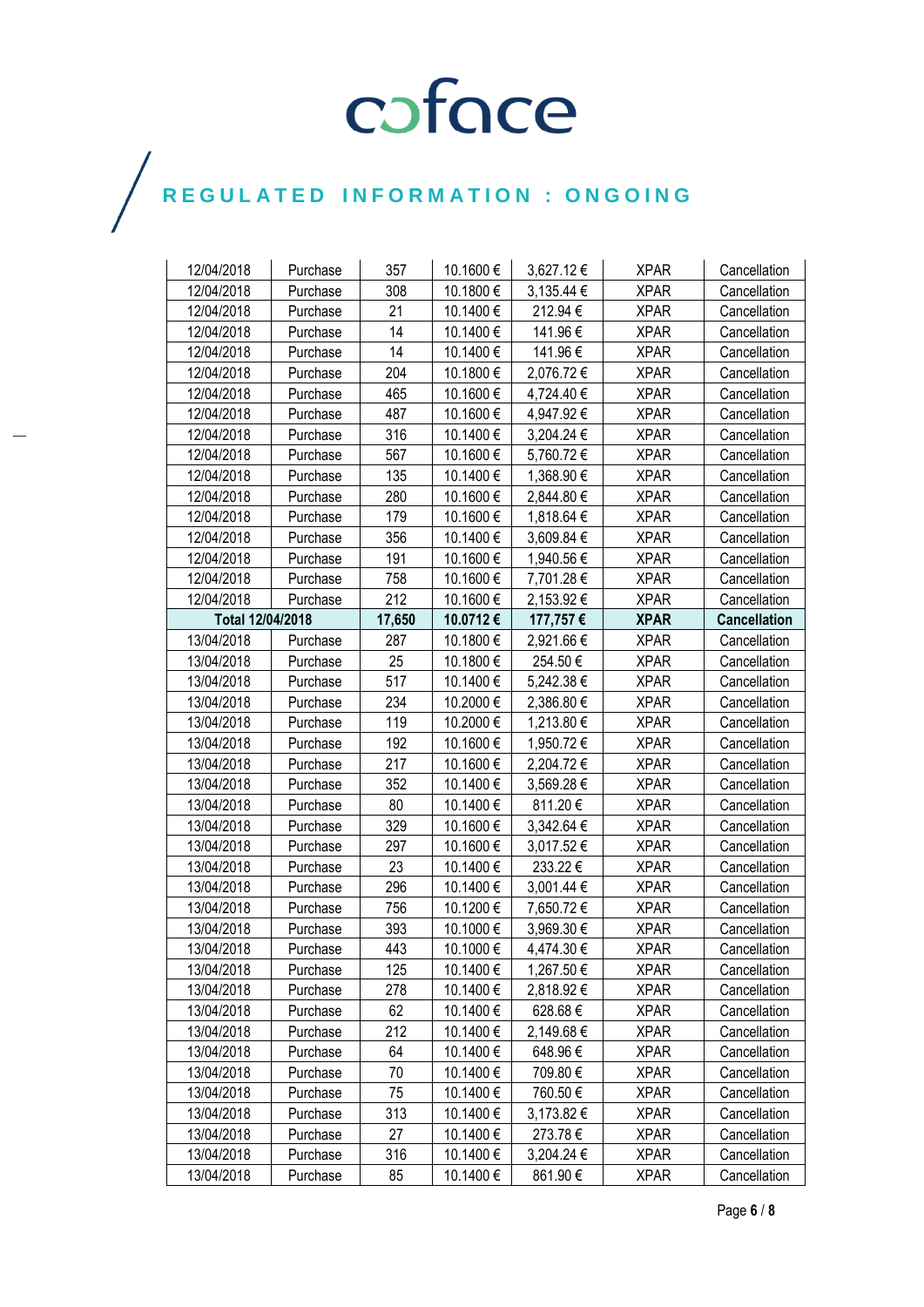| 13/04/2018                | Purchase | 220            | 10.1400€ | 2,230.80€   | <b>XPAR</b> | Cancellation        |
|---------------------------|----------|----------------|----------|-------------|-------------|---------------------|
| 13/04/2018                | Purchase | 300            | 10.1600€ | 3,048.00 €  | <b>XPAR</b> | Cancellation        |
| 13/04/2018                | Purchase | 401            | 10.1400€ | 4,066.14 €  | <b>XPAR</b> | Cancellation        |
| 13/04/2018                | Purchase | 356            | 10.1400€ | 3,609.84 €  | <b>XPAR</b> | Cancellation        |
| 13/04/2018                | Purchase | 338            | 10.1400€ | 3,427.32€   | <b>XPAR</b> | Cancellation        |
| 13/04/2018                | Purchase | 476            | 10.1200€ | 4,817.12€   | <b>XPAR</b> | Cancellation        |
| 13/04/2018                | Purchase | 324            | 10.1200€ | 3,278.88€   | <b>XPAR</b> | Cancellation        |
| 13/04/2018                | Purchase | 444            | 10.1000€ | 4,484.40€   | <b>XPAR</b> | Cancellation        |
| 13/04/2018                | Purchase | 328            | 10.1600€ | 3,332.48€   | <b>XPAR</b> | Cancellation        |
| 13/04/2018                | Purchase | $\overline{2}$ | 10.1600€ | 20.32€      | <b>XPAR</b> | Cancellation        |
| 13/04/2018                | Purchase | 340            | 10.1600€ | 3,454.40 €  | <b>XPAR</b> | Cancellation        |
| 13/04/2018                | Purchase | 59             | 10.1600€ | 599.44€     | <b>XPAR</b> | Cancellation        |
| 13/04/2018                | Purchase | 66             | 10.1600€ | 670.56€     | <b>XPAR</b> | Cancellation        |
| 13/04/2018                | Purchase | 12             | 10.1600€ | 121.92€     | <b>XPAR</b> | Cancellation        |
| 13/04/2018                | Purchase | 220            | 10.1600€ | 2,235.20€   | <b>XPAR</b> | Cancellation        |
| 13/04/2018                | Purchase | 701            | 10.1200€ | 7,094.12€   | <b>XPAR</b> | Cancellation        |
| 13/04/2018                | Purchase | 355            | 10.1200€ | 3,592.60 €  | <b>XPAR</b> | Cancellation        |
| 13/04/2018                | Purchase | 392            | 10.1000€ | 3,959.20€   | <b>XPAR</b> | Cancellation        |
| 13/04/2018                | Purchase | 718            | 10.0600€ | 7,223.08€   | <b>XPAR</b> | Cancellation        |
| 13/04/2018                | Purchase | 297            | 10.0400€ | 2,981.88€   | <b>XPAR</b> | Cancellation        |
| 13/04/2018                | Purchase | 731            | 10.0200€ | 7,324.62€   | <b>XPAR</b> | Cancellation        |
| 13/04/2018                | Purchase | 374            | 10.0000€ | 3,740.00 €  | <b>XPAR</b> | Cancellation        |
| 13/04/2018                | Purchase | 744            | 9.9900€  | 7,432.56 €  | <b>XPAR</b> | Cancellation        |
| 13/04/2018                | Purchase | 390            | 9.9700€  | 3,888.30 €  | <b>XPAR</b> | Cancellation        |
| 13/04/2018                | Purchase | 16             | 9.9700€  | 159.52€     | <b>XPAR</b> | Cancellation        |
| 13/04/2018                | Purchase | 368            | 9.9600€  | 3,665.28€   | <b>XPAR</b> | Cancellation        |
| 13/04/2018                | Purchase | 355            | 9.9600€  | 3,535.80 €  | <b>XPAR</b> | Cancellation        |
| 13/04/2018                | Purchase | 308            | 9.9500€  | 3,064.60 €  | <b>XPAR</b> | Cancellation        |
| 13/04/2018                | Purchase | 100            | 9.9400€  | 994.00€     | <b>XPAR</b> | Cancellation        |
| 13/04/2018                | Purchase | 495            | 9.9400€  | 4,920.30 €  | <b>XPAR</b> | Cancellation        |
| 13/04/2018                | Purchase | 1,183          | 9.9400€  | 11,759.02 € | <b>XPAR</b> | Cancellation        |
| Total 13/04/2018          |          | 17,600         | 10.0837€ | 177,474€    | <b>XPAR</b> | <b>Cancellation</b> |
| <b>TOTAL 09/04/2018 -</b> |          |                |          |             |             |                     |
| 13/04/2018                |          | 89,400         | 9.9267€  | 887,443€    | <b>XPAR</b> | <b>Cancellation</b> |